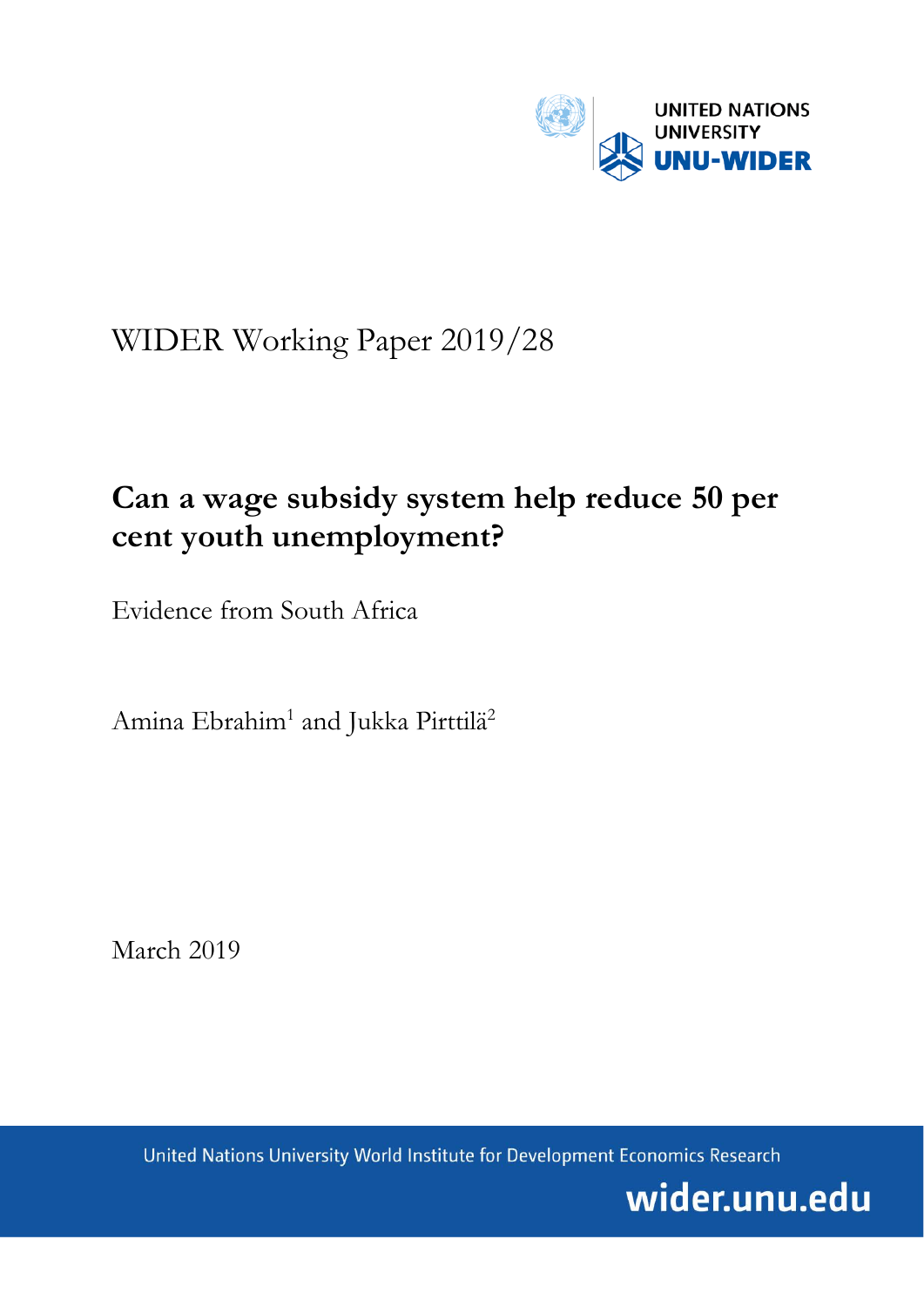**Abstract:** The paper examines the incidence and employment impacts of the Employment Tax Incentive, a South African wage subsidy system that is targeted at the employers of low-wage youth. The paper uses a triple differences strategy and survey and administrative data, covering the universe of South African workers. The results reveal that the system has not had a positive influence on the employment rate of eligible workers. The number of jobs in the region where the subsidy is the greatest has increased, but the increase is not statistically significant, perhaps due to a low take-up rate. Earnings seem to have increased for part of the eligible group, suggesting that the incidence is partly on workers.

**Keywords:** employment, taxation, youth employment, wage subsidies **JEL classification:** H24, J23, J28, H40, O12

This study has been prepared within the UNU-WIDER project on 'Southern Africa [– Towards Inclusive Economic Development](https://www.wider.unu.edu/node/151233) [\(SA-TIED\)'.](https://www.wider.unu.edu/node/151233)

Copyright © UNU-WIDER 2019

Information and requests: publications@wider.unu.edu

ISSN 1798-7237 ISBN 978-92-9256-662-3 <https://doi.org/10.35188/UNU-WIDER/2019/662-3>

Typescript prepared by Lesley Ellen.

The United Nations University World Institute for Development Economics Research provides economic analysis and policy advice with the aim of promoting sustainable and equitable development. The Institute began operations in 1985 in Helsinki, Finland, as the first research and training centre of the United Nations University. Today it is a unique blend of think tank, research institute, and UN agency—providing a range of services from policy advice to governments as well as freely available original research.

The Institute is funded through income from an endowment fund with additional contributions to its work programme from Finland, Sweden, and the United Kingdom as well as earmarked contributions for specific projects from a variety of donors.

Katajanokanlaituri 6 B, 00160 Helsinki, Finland

The views expressed in this paper are those of the author(s), and do not necessarily reflect the views of the Institute or the United Nations University, nor the programme/project donors.

<sup>1</sup>UNU-WIDER, Pretoria, South Africa, corresponding author email: [amina@wider.unu.edu;](mailto:amina@wider.unu.edu) <sup>2</sup>University of Helsinki, VATT, and UNU-WIDER. Helsinki, Finland.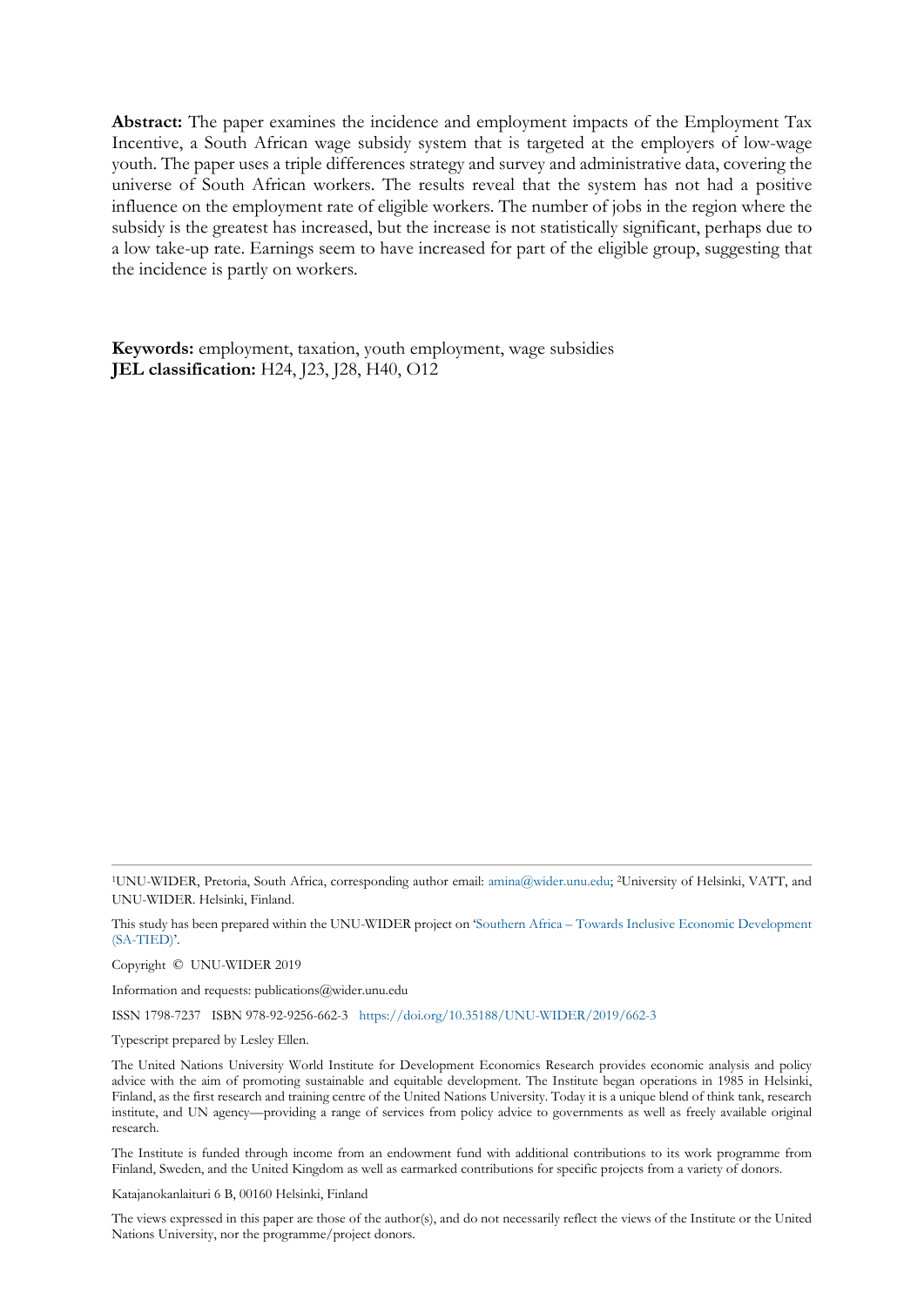## **1 Introduction**

South Africa has a serious youth unemployment problem, with an unemployment rate of more than 50 per cent in the 15–24 age category. One of the main policy instruments that the government has used to combat youth unemployment is a wage subsidy system, called the Employment Tax Incentive (ETI). The policy was introduced in 2014 and is a tax credit targeted to the employers of young (below 30 years of age) and low-wage (below R6,000 a month) workers. The design of the subsidy enables a triple difference evaluation strategy, which this paper utilizes.

The consensus view in the earlier economic work on the impacts of wage subsidies (such as Gruber 1997) suggests that since labour demand is typically more elastic than labour supply, the incidence of wage subsidies (or payroll tax reduction) falls on the employees. This means that earnings rise and the final gross wage cost to the employer is not affected. Hence, employment does not react either. However, recent work on Greece (Saez et al. 2012), France (Cahuc et al. 2018), and Sweden (Saez et al. 2019) indicates the opposite: earnings are not affected and hence the incidence is (mostly) on employers, opening up a way to positive employment impacts.

The literature is still inconclusive about what would be the optimal design for wage subsidies. According to Cahuc et al. (2018:1):

Simulations of counterfactual policies show that the effectiveness of the hiring credit relied to a large extent on three features: it was unanticipated, temporary and targeted at jobs with rigid wages. (Cahuc et al. 2018:1)

On the other hand, Saez et al. (2019:39) conclude that:

Some particular features of the tax cut we study may have enhanced its effectiveness. It was employer borne, salient, administered in a way to ensure nearperfect, immediate and automatic take-up, it targeted young workers but was encompassing (i.e. applied not just to new hires out of unemployment or a subset), it was intended to be permanent, and it was large.' (Saez et al. 2019: 39)

We therefore have no general evidence about whether more targeted or more permanent systems work better.

The paper contributes to the literature by examining the efficiency of wage subsidies in an emerging market context, where the capacity to administer the system (both in firms and within the administration) may be less perfect than in high-income countries. The sheer size of the unemployment crisis also makes evaluating the efficiency of the policy pressing. The maximum duration of the subsidy is 24 months, which means that the system is a hybrid between a (shortterm) hiring subsidy and a more permanent system. It was originally planned to be temporary and last for three years, was subsequently extended for another two years, and has recently been extended for ten more years. We use labour market survey data and the universe of payroll tax data from the South African Revenue Service (SARS) to examine the impacts of the system.

Since the system has been targeted at both low-wage and young workers, we can separate out any differential trends that have affected either young workers or low-wage workers in our triple differences identification strategy. There are some earlier studies evaluating the South African ETI policy. Ranchhod and Finn (2015) compare the development of youth and non-youth employment over time in a difference-in-differences (DD) fashion, but only for the first year after the reform.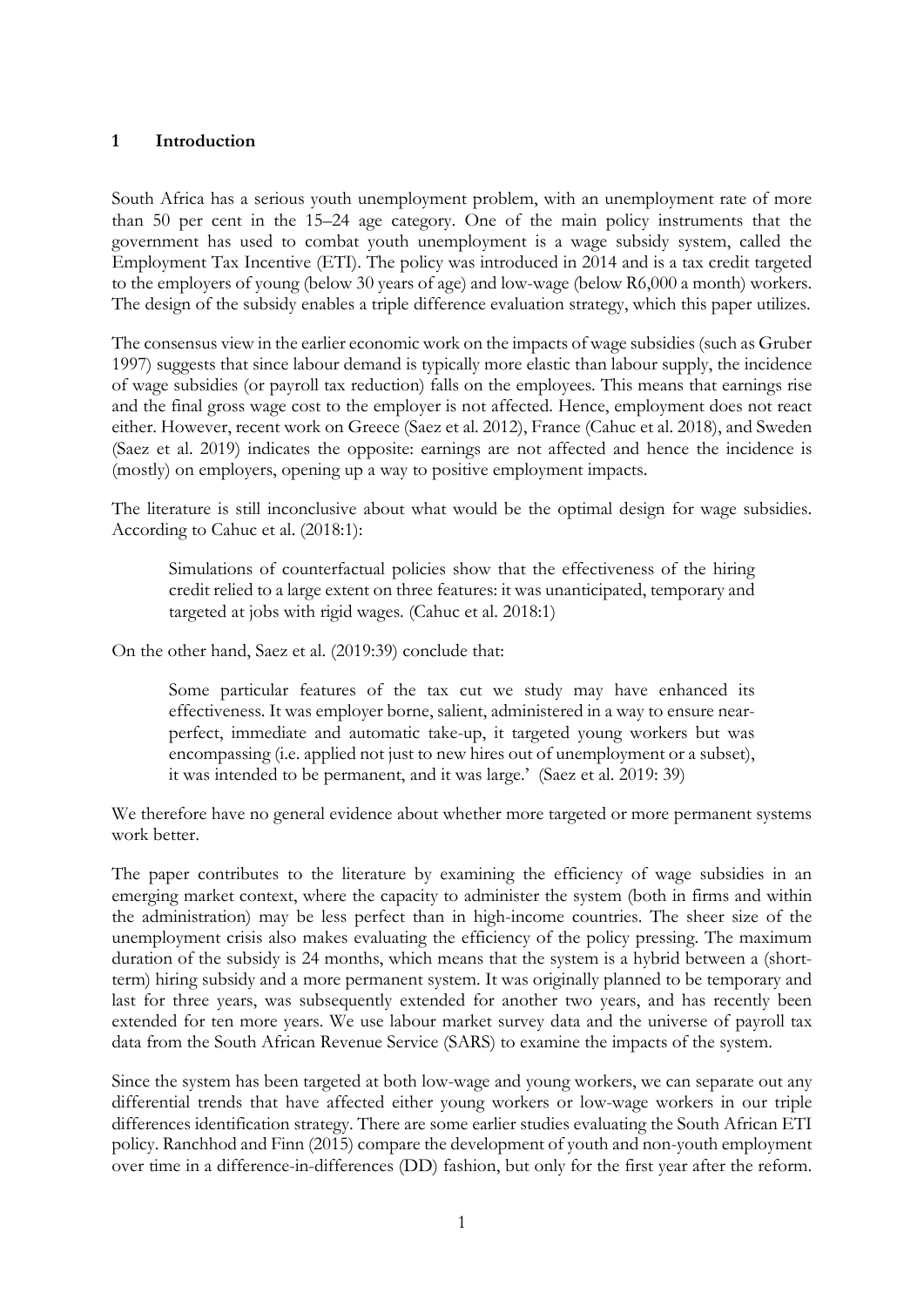Ebrahim et al. (2017) compare ETI-claiming firms with firms that were eligible but did not take up the policy. Our identification is based on eligibility of workers, i.e. we are mainly interested in the intention-to-treat (ITT) estimates, which identify the programme impacts, including the part that stems from partial take-up. Ours is also the first study to examine the earnings incidence of the policy. The paper proceeds as follows. Section 2 presents the institutional details of the subsidy. Section 3 introduces our datasets and the empirical strategy. The results from the survey data are presented in Section 4, and the results based on administrative data are available in Section 5. Section 6 concludes.

# **2 Institutional framework**

Proposals for a wage subsidy in South Africa were made by Heintz and Bowles (1996) soon after the first democratic election in 1994. Wage subsidies were proposed as part of South Africa's postapartheid growth strategy (Lewis 2001; Pollin et al. 2009).

The ETI, previously called the 'youth wage subsidy', was first conceptualized and proposed by the National Treasury in 2011. In a discussion paper, the National Treasury highlights the need to address the problem of youth unemployment in South Africa. It emphasizes the necessity of a 'multi-pronged strategy to raise employment and support inclusion and social cohesion'. The discussion paper names economic growth and progress in the education system as two important components for solving the problem of youth unemployment.

The motivation behind the ETI lies in the context of large numbers of low or unskilled youths and rigidities in the labour market leading to a situation where the employment of youths is undesirable to firms. The stated aim of the subsidy is to address the low demand for youth workers by reducing the costs, and thereby risks, associated with employing youths. The aim was to target the policy at the age range of workers with the highest unemployment rate, namely those between the ages of 18 and 30 years.

The National Treasury discussion paper reviews ongoing active labour market policies aimed at the youth in South Africa. Sector Education Training Authorities (SETA), Learnership and Technical and Vocational Education and Training colleges (TVET, previously Further Education and Training (FET) colleges) were established to enhance the level of skill and education of the youth. SETAs and TVET colleges have been underfunded and are criticized for the poor management and poor quality of their lecturers (Bernstein et al. 2016). A host of programmes such as the Graduate Development Programme (GDP), Job Preparation Programme (JPP), the National Youth Service, Jobs & Opportunity Seekers (Jobs), the Graduate Database, and Youth Advisory Centers were established by the National Youth Development Agency (NYDA) to provide job-search and job-matching assistance. The NYDA also hosts many entrepreneurship programmes to provide youths with assistance from the inception to the establishment of a small business.

These labour market policies are aimed at increasing individuals' education or skill levels, or labour supply interventions. This, however, has not always transferred into successful employment for youths (Altbeker et al. 2007). Even if one considers the scenario where youths have higher education and skill levels, the question remains as to whether there are sufficient jobs in the economy to absorb them. If too few jobs exist, then any increase in the skill levels of youths will limit the extent to which they are gainfully employed.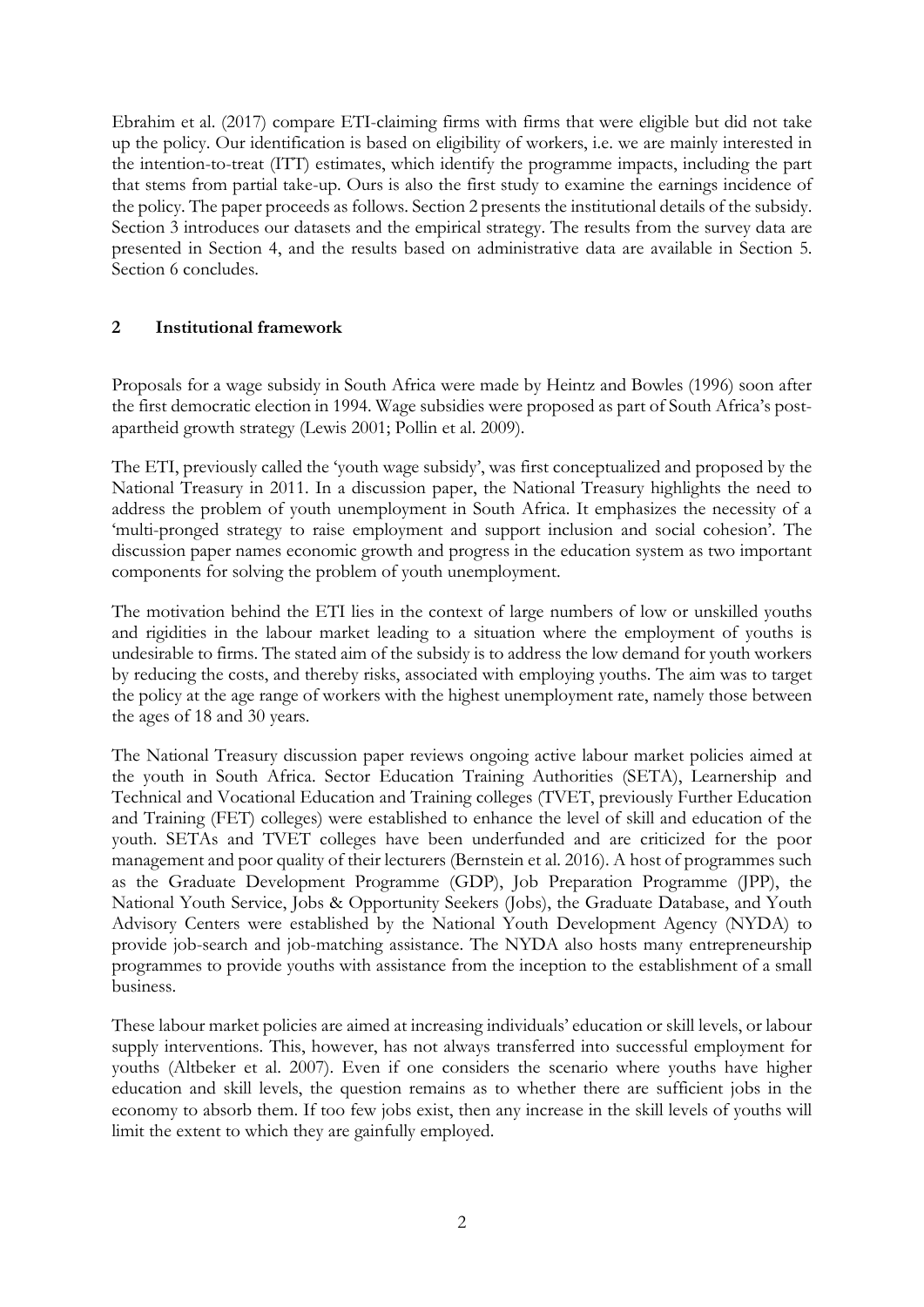There have been two interventions aimed at increasing the demand for youth labour. The Expanded Public Works Programme (EPWP) and the Learnership programme. The EPWP gives individuals an average of 80 days of work but has not been found to change the future employment probabilities of workers (Altbeker et al. 2007). The Learnership programme provides incentives to firms that train young employees. The majority of those entering the Learnership programme were previously unemployed, indicating that the intervention is reaching the required target group. Visser and Kruss (2009) find that 76 per cent of those registered for high skill-level learnerships are employed two years after first registration, while only 46 per cent of those in the low-skills programme are employed two years later. Enrolment in the low-skills programme is double that of the high skills programme. This means that there is a large group of youths going through the Learnership programme but not finding suitable employment afterwards.

The ETI is similar in design to the Learnership programme. In the Learnership programme, firms can claim a tax subsidy for training workers while employed. Similarly, firms hiring ETI-eligible employees can claim a tax subsidy, but the subsidy relates only to the employment and not the training of eligible workers. Of the previously unemployed on the Learnership programme, 73 per cent are in Learnership programmes at large firms. Very few report being in Learnership programmes at smaller firms. This is thought to be the result of the high costs associated with administering the Learnership programme.

After the implementation of the various programmes discussed above, youth unemployment remains stubbornly high in South Africa. The ETI was proposed in addition to many of the other policies and programmes aimed at youths. The difference is that the ETI aimed to stimulate the demand for youth labour by lowering the relative cost of hiring an inexperienced youth.

Employers of new workers who are no more than 29 years of age and who do not earn more than R6,000 a month qualify for the subsidy. Domestic workers and public sector employees are not eligible. The maximum amount of the subsidy is R1,000, which is paid for earnings between R2,000 and R4,000. The subsidy is thus relatively very large for workers earning R2,000. It is phased in for income below R2,000 and is phased out in the region of R4,000–R6,000. The shape of the subsidy is depicted in Figure 1. The amount of the subsidy is halved during the second year of employment, with a maximum subsidy of R500. The subsidy is not automatic, and the subsidy claim is offset by a monthly reduction in the amount of pay-as-you-earn (PAYE) taxes that the employer needs to pay to SARS. This means that the wage received by the employee is not affected and employees may not be aware that employers are claiming the subsidy for their employment. The policy does not require any training for the employed youths and is available to all industries. No requirements are placed on length of unemployment for eligible youths as is sometimes seen in similar policies in other countries. During the first full year of operation, around 30 per cent of eligible youths benefitted from the system. Individual-level analysis shows that the employers of the youngest workers are more likely to use the subsidy, and the take-up rate among 29-year-olds is, for instance, 12 percentage points less than the average.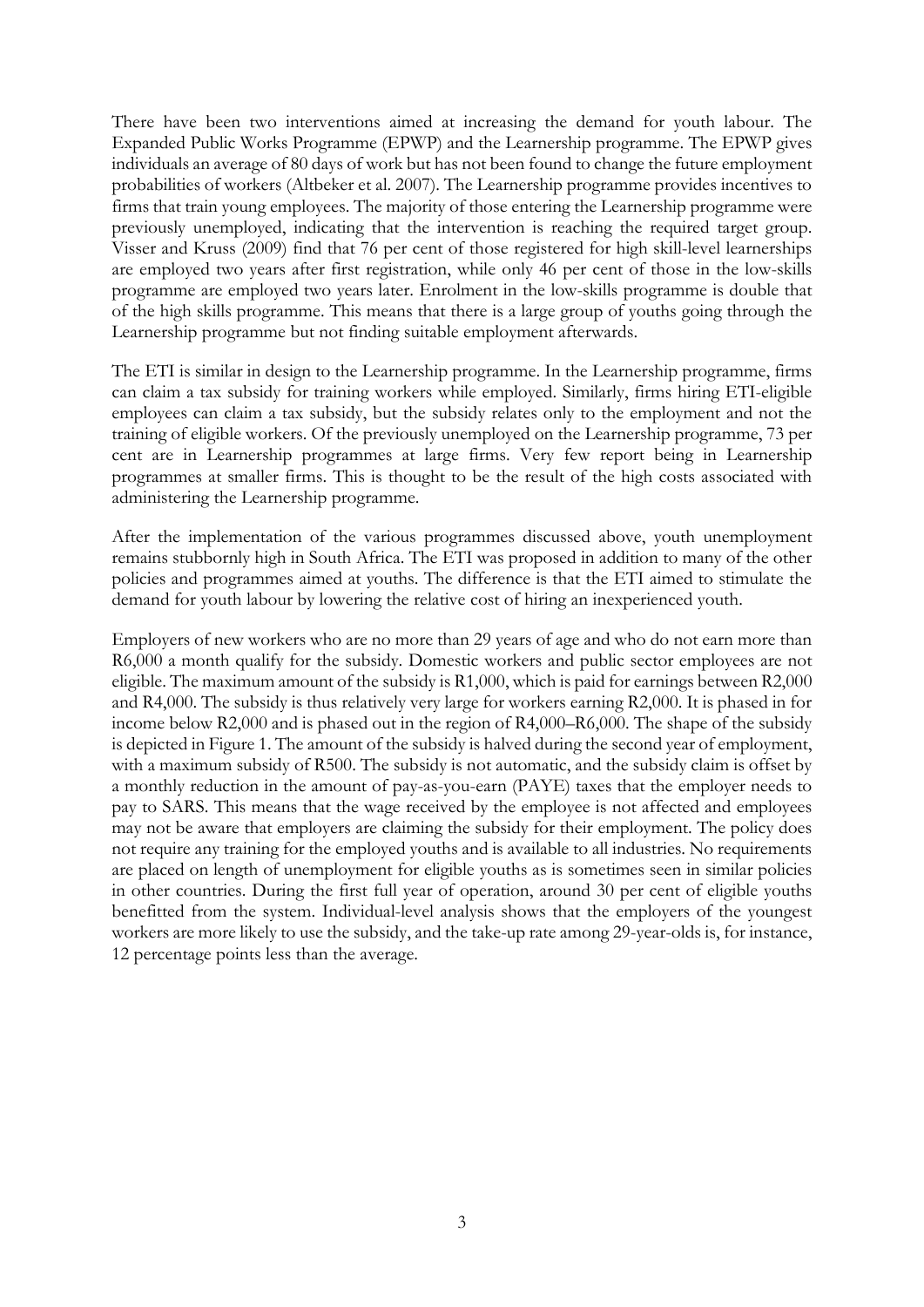#### Figure 1: Monthly subsidy amount



Source: Authors' own estimates.

## **3 Theoretical framework**

Wage subsidies can be offered either to the job seeker or to the firm. A subsidy can be claimed by a job seeker once employment has been found. Also known as worker-side subsidies, wage subsidies offered to job seekers aim to increase labour supply in the market and are often seen in developed countries. Such policies include the Earned Income Tax Credit in the United States, Working Families' Tax Credit in Britain, the Self-Sufficiency Project in Canada, and other programmes in Australia, New Zealand, Finland, Ireland, and Belgium (Smith 1993).

Firm-side subsidies are subsidies given to firms when the firm employs individuals eligible for the subsidy. The aim of a firm-side subsidy is to incentivize firms to hire eligible individuals they would otherwise not be interested in hiring. A wage subsidy decreases the cost of employing an individual but without any change in the amount the individual is paid. This allows firms to increase employment of the subsidized group and output, leaving the wages of the subsidized individual unchanged. The elasticity of labour demand and the amount of the subsidy determines the increase in employment at a firm. Of the two types of subsidies, the firm-side subsidy fits the South African context as it deals with the demand for youth labour where the youth labour supply is already high.

In recent years, tax credits have been discussed as a policy tool for reducing the cost of hiring groups with high unemployment rates. The policy discussion in South Africa is simple: targeted tax credits can boost employment of youths. Although firms could potentially pocket the tax credit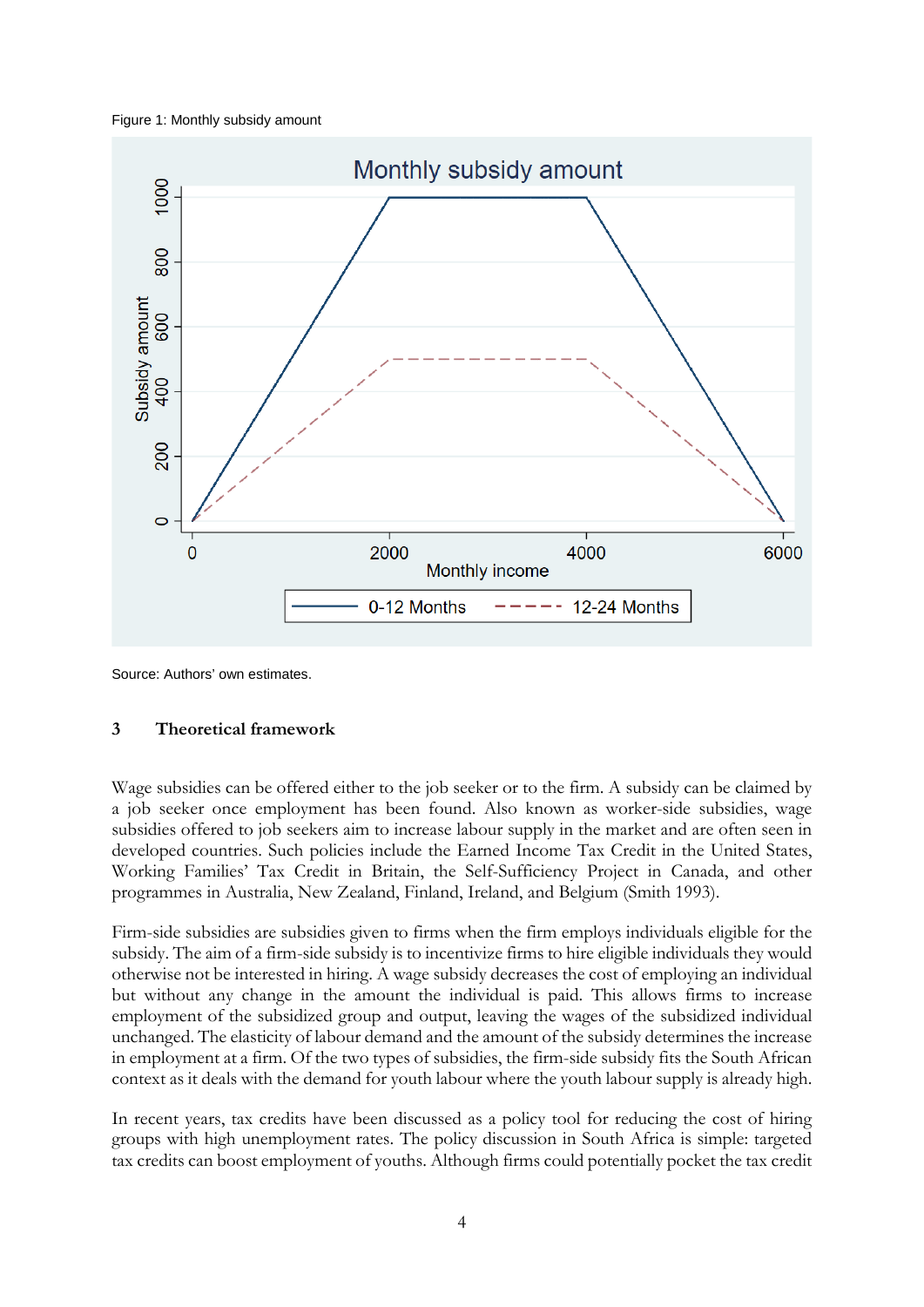as economic rent or release older workers in order to hire younger workers, the policy includes a penalty to firms found doing this.

A wage subsidy has the potential to increase the demand for labour through the reduction in labour costs at firms. In Figure 2 this is described by the shift to the right of the aggregate demand for labour in the economy from  $L_{D1}$  to  $L_{D2}$ .

Where the labour supply curve  $L_s$  is upward sloping the effect of the subsidy will be shared between the workers and the firms depending on the elasticity of labour demand and labour supply. This raises the wages of workers from  $W_0$  to  $W_1$  and decreases the cost of employment to firms from  $W_0$  to  $W_1$  – C. The amount of labour demanded moves from QL<sub>0</sub> to QL<sub>1</sub>. We consider the case where labour supply is highly elastic as the unemployment rate in South Africa is high. In the second scenario there is a small increase in wages to workers and a large reduction in the cost of employment to firms. The amount of labour demanded moves from  $QL_0$  to  $QL_2$ , a larger increase than in the first scenario.





Source: Authors' own figures.

In both scenarios it is expected that the wages of targeted workers will increase.

## **4 Data**

We use two different datasets to investigate the impacts of the reform. The first is PALMS 3.2, a publicly available dataset from DataFirst at the University of Cape Town (Kerr et al. 2017). The dataset provides consistent and harmonized survey information about employment and wages and is representative of the population. We use years 2000–17 from the dataset. The survey provides information about employment and unemployment rates, and it also has a number of demographic variables.

Another source we use is the administrative tax data, which is based on the PAYE reports (IRP5 forms) by employers to SARS. Through a joint initiative between SARS, the National Treasury,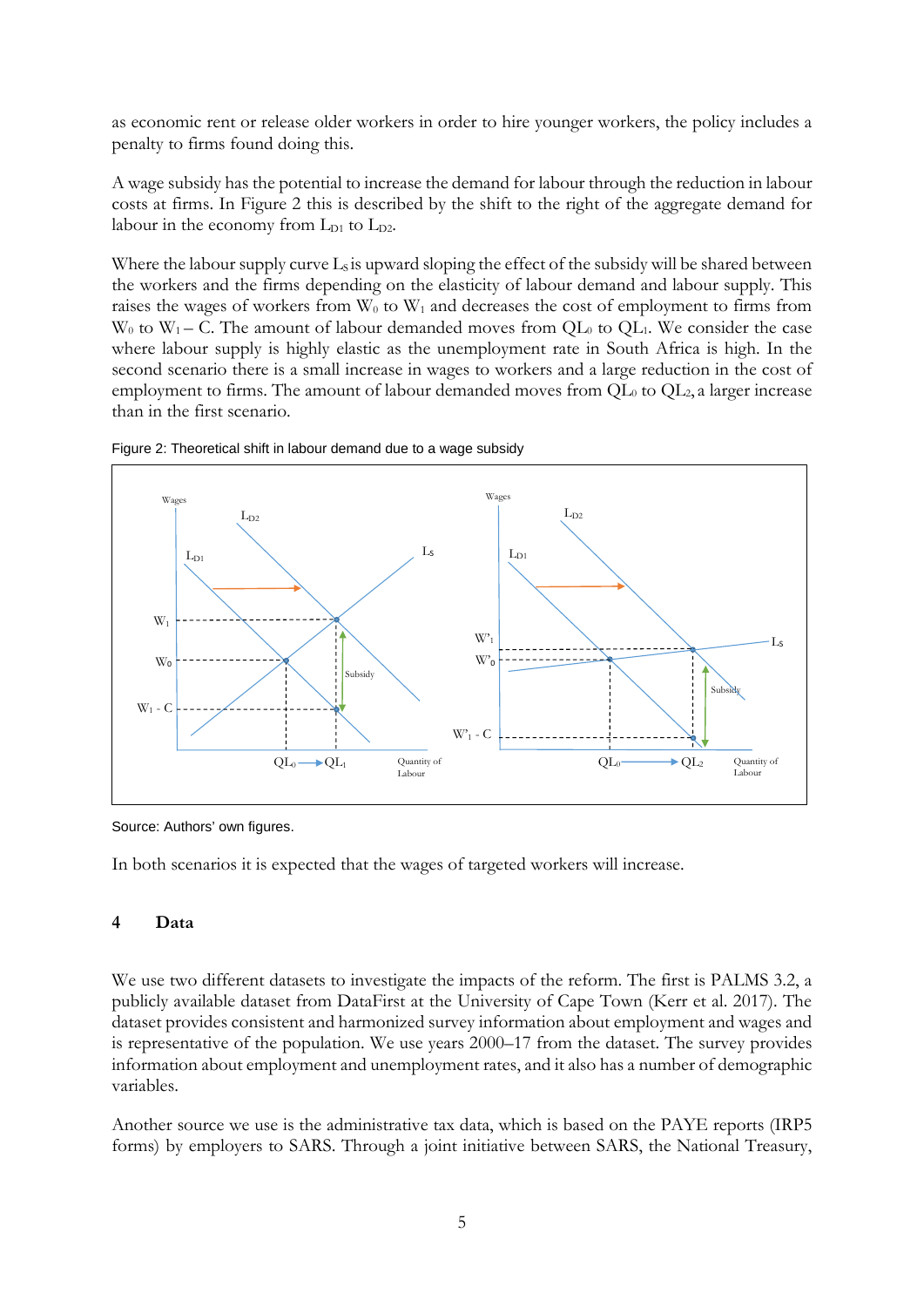and UNU-WIDER, the anonymized tax data from these IRP5 forms were made available for approved research at a secure data facility at the National Treasury in Pretoria.

The data are population wide with detailed information about earnings, as well as the actual ETI use status. However, the administrative data only have information about gender, and have no other demographic characteristics. These data cover the years 2011 to 2016. While all the work contained herein was conducted at the secure data facility, the results are not official statistics and have been created for this research.

The use of administrative tax records is advantageous for the evaluation of the ETI. The subsidy is claimed through a reduction in taxes owed to SARS, which means there are records of these claims for every firm that claimed the subsidy. The subsidy is available to all firms registered for PAYE and the administrative data represent the entire population of PAYE firms irrespective of their claim on the subsidy. The data are panel in nature, which allows us to observe tax-paying individuals before the start of the subsidy and during implementation. Since workers may be unaware of their employers claiming the subsidy, a survey of workers would not provide us with the information we need for this evaluation.

The primary disadvantage of using administrative data is their lack of demographic information and for this reason we chose to use both survey and tax data for our analysis.

# **5 Empirical approach**

The main approach is to estimate ITT or the impact of being eligible on the subsidy using a triple differences strategy as follows:

# $y_{i,t} = \alpha + \beta *$  youth  $t + \gamma *$  low  $t + \delta *$  after  $t + \zeta *$  youth  $*$  low  $t + \eta *$  youth  $*$  afteri,  $t + \theta * low * after_{i,t} + \lambda * youth * low * after_{i,t} + \epsilon_{i,t}$

where  $y_i$ , *is* the outcome variable (such as earnings or employment) for individual *i* in year *t*, *youthi* is an indicator variable with value equal to one if the individual is at most 29 years old, *lowi* is an indicator of whether the individual belongs to the low-wage group, and *afteris* an indicator which is one for the years after the reform. We are interested in coefficient  $\lambda$  of the triple interaction term, *youth*  $*$  low  $*$  after<sub>i, t,</sub> which measures the impact of being eligible for the youth wage subsidy system. We also start with a simple double difference strategy, where the interest is about the term  $\textit{youth} * \textit{after}_{i, t}$ . In this case the analysis examines the impact on all young workers.

The identifying assumption is that there are no differential trends that would have affected young low-wage workers differently than older low-wage workers or higher-wage young workers. Because of the difference-in-difference-in-difference (DDD) approach, we can control for simultaneous changes that affect *all* young or *all* low-wage workers.

The challenge in this analysis is that the earnings level is only observed if the individual is working. As a solution to this, in the PALMS analysis we predict income, based on pre-reform data, using a model with age, gender, and years of education as regressors. This approach provides a good predictor of individuals' earnings, since the income levels differ markedly between socioeconomic groups (see Table 1). The lowwage dummy takes a value of one if the predicted income level is greater than the median. Alternatively, we calculate the ETI amount based on the predicted wage.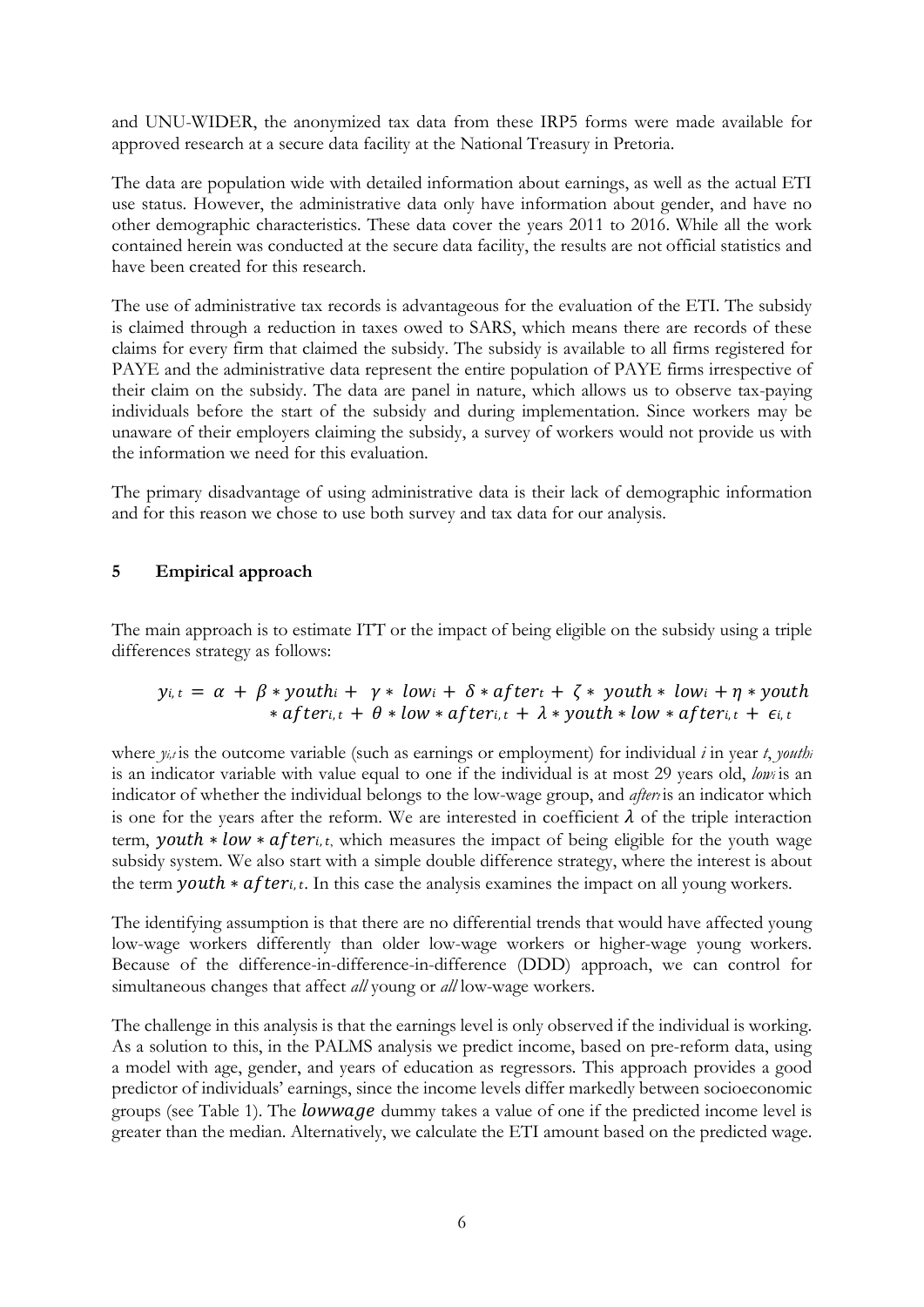Instead of a simple  $after$  dummy, we mostly use year fixed effects. To allow for differential trends between groups of workers, we add youth-specific and low wage-specific linear trends to some of the models.

Table 1: Pre-reform shares of youths with wage<R6,000

|                | Africans |       | Non-Africans |       |
|----------------|----------|-------|--------------|-------|
|                | Men      | Women | Men          | Women |
| Low education  | 0.87     | 0.93  | 0.67         | 0.84  |
| High education | 0.58     | 0.63  | 0.27         | 0.31  |

Source: Authors' own estimates based on the PALMS 3.2 data.

In the analysis using administrative data, we cannot use demographic variables to predict earnings, but the missing earnings problem does not arise, of course, since what is in the data are earnings for those who actually work. While we recognize that the earnings can be endogenous, we use the actual wage rates to divide workers into low-wage and higher-wage categories.

Finally, instead of using a simple ETI eligibility dummy, we use the ETI amount that the person would have (based on predicted earnings) as a regressor as follows:

# $y_{i,t} = \alpha + \beta *$  youth  $t + \gamma *$  eti  $t + \delta *$  after  $t + \zeta *$  youth  $*$  eti  $t + \eta *$  youth  $*$  afteri,  $t + \theta * \text{eti} * \text{after}_{i,t} + \lambda * \text{youth} * \text{eti} * \text{after}_{i,t} + \epsilon_{i,t}$

This specification caters for the possibility that the actual monetary amount of the subsidy probably also matters for the employment prospects.

## **6 Results-based employment and unemployment trends**

We start by examining graphical trends of employment (Figure 3) and unemployment (Figure 4). The series suggests that there appears to have been no trend breaks for the employment rates for the target (or eligible) group of low-wage young workers. The regression results are presented in Tables 2 and 3. The results suggest that there have been no employment gains nor a drop in unemployment for youths or low-wage youths. It therefore appears that there is no robust evidence that the ETI subsidy system has contributed to greater youth employment at the aggregate level.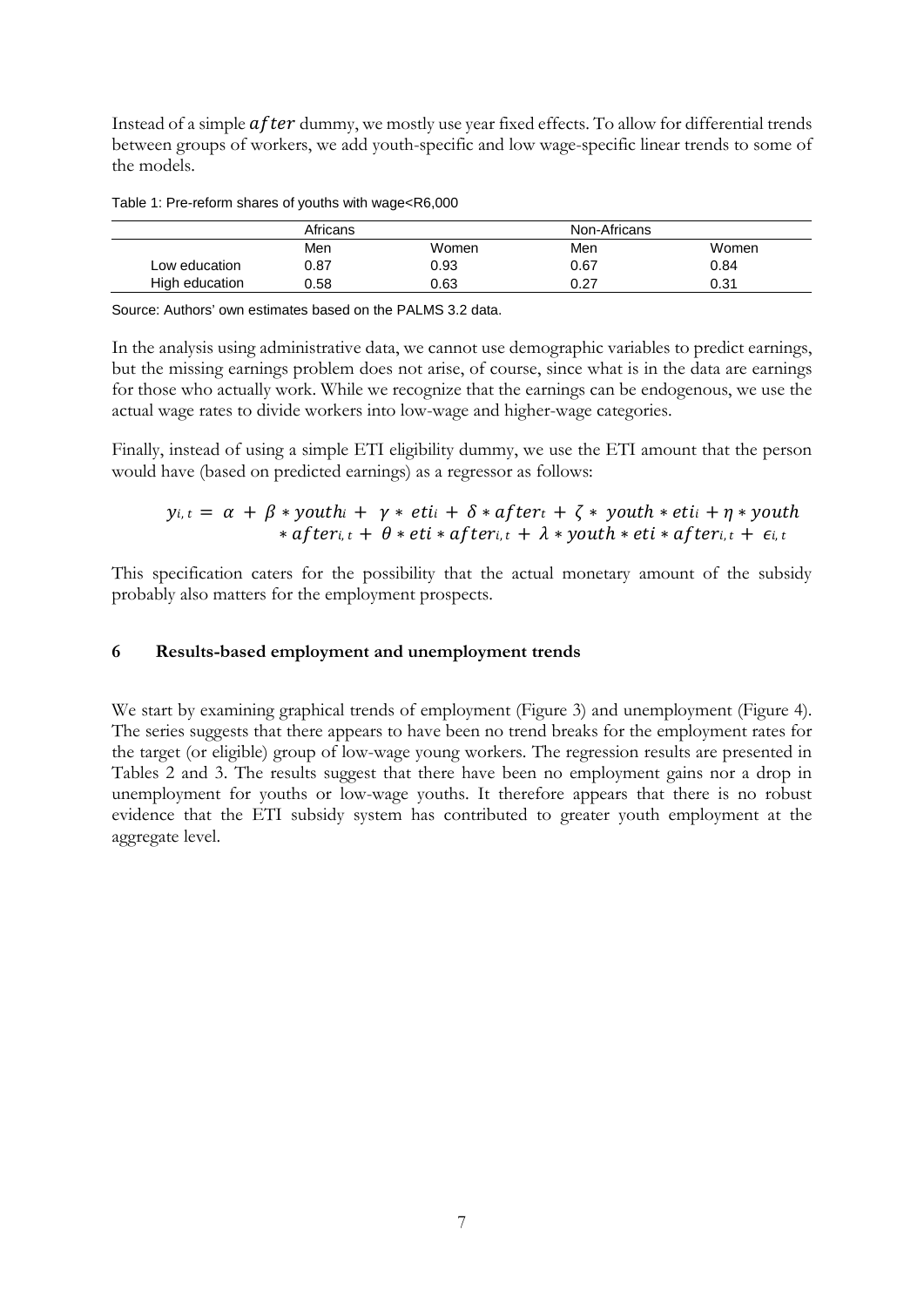

Figure 3: Private sector employment rates for 25–35-year-olds. Low-wage status determined on the basis of predicted earnings

Source: Authors' own estimates based on PALMS 3.2.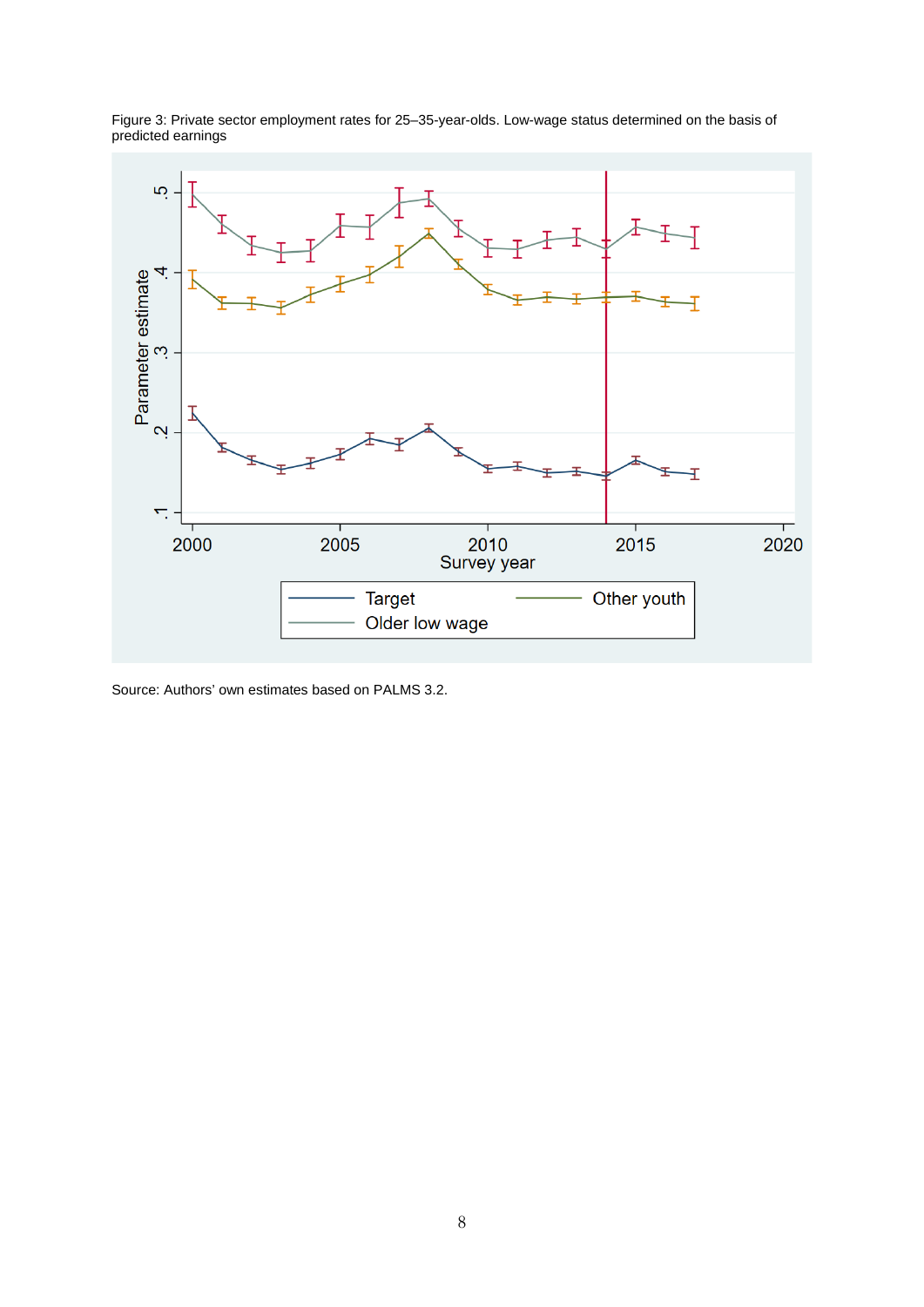

Figure 4: Unemployment rates for 25–35-year-olds. Low-wage status determined on the basis of predicted earnings

Source: Authors' own estimates based on PALMS 3.2.

| <b>VARIABLES</b>                    | (1)<br>DD                 | (2)<br>DD+trends           | (3)<br><b>DDD</b>         | (4)<br>DDD+trends                | (5)<br><b>DDD</b>               | (6)<br><b>DDD</b>                |
|-------------------------------------|---------------------------|----------------------------|---------------------------|----------------------------------|---------------------------------|----------------------------------|
| youth after                         | $-0.00159$                | 0.00695**                  |                           |                                  |                                 |                                  |
| ETI dummy                           | (0.00225)                 | (0.00311)                  | $-0.00888**$<br>(0.00442) | $-0.00900**$<br>(0.00442)        |                                 |                                  |
| ETI amount                          |                           |                            |                           |                                  | $-1.91e-06$<br>(5.49e-06)       | $-2.20e-06$<br>$(5.49e-06)$      |
| Constant                            | $0.534***$<br>(0.00243)   | $0.508***$<br>(0.00203)    | $0.605***$<br>(0.00138)   | $0.592***$<br>(0.00248)          | $0.591***$<br>(0.00274)         | $0.569***$<br>(0.00263)          |
| Observations<br>R-squared<br>Trends | 1,331,747<br>0.059<br>NO. | 1,331,747<br>0.058<br>YES. | 1,331,747<br>0.102<br>NO. | 1,331,747<br>0.102<br><b>YES</b> | 1,331,747<br>0.062<br><b>NO</b> | 1,331,747<br>0.061<br><b>YES</b> |
| Mean                                | 0.249                     |                            | 0.137                     |                                  | 0.137                           | 0.137                            |

Notes: The table presents estimation results where the dependent variable is private sector employment. Lowwage status is based on predicted wages. Columns (1) and (2) present DD estimates and (3)–(6) present DDD estimates. In columns (1)–(4), the estimate is the coefficient of a dummy variable, whereas columns (5) and (6) present estimates for the actual subsidy value. Columns (2), (4), and (6) add group-specific trends to the model. The mean is the mean unemployment rate for the target group (youth in columns 1 and 2 and low-wage youth in columns 3-4). Robust standard errors in parentheses. \*\*\* p<0.01, \*\* p<0.05, \* p<0.1

Source: Authors' own estimates using PALMS 3.2.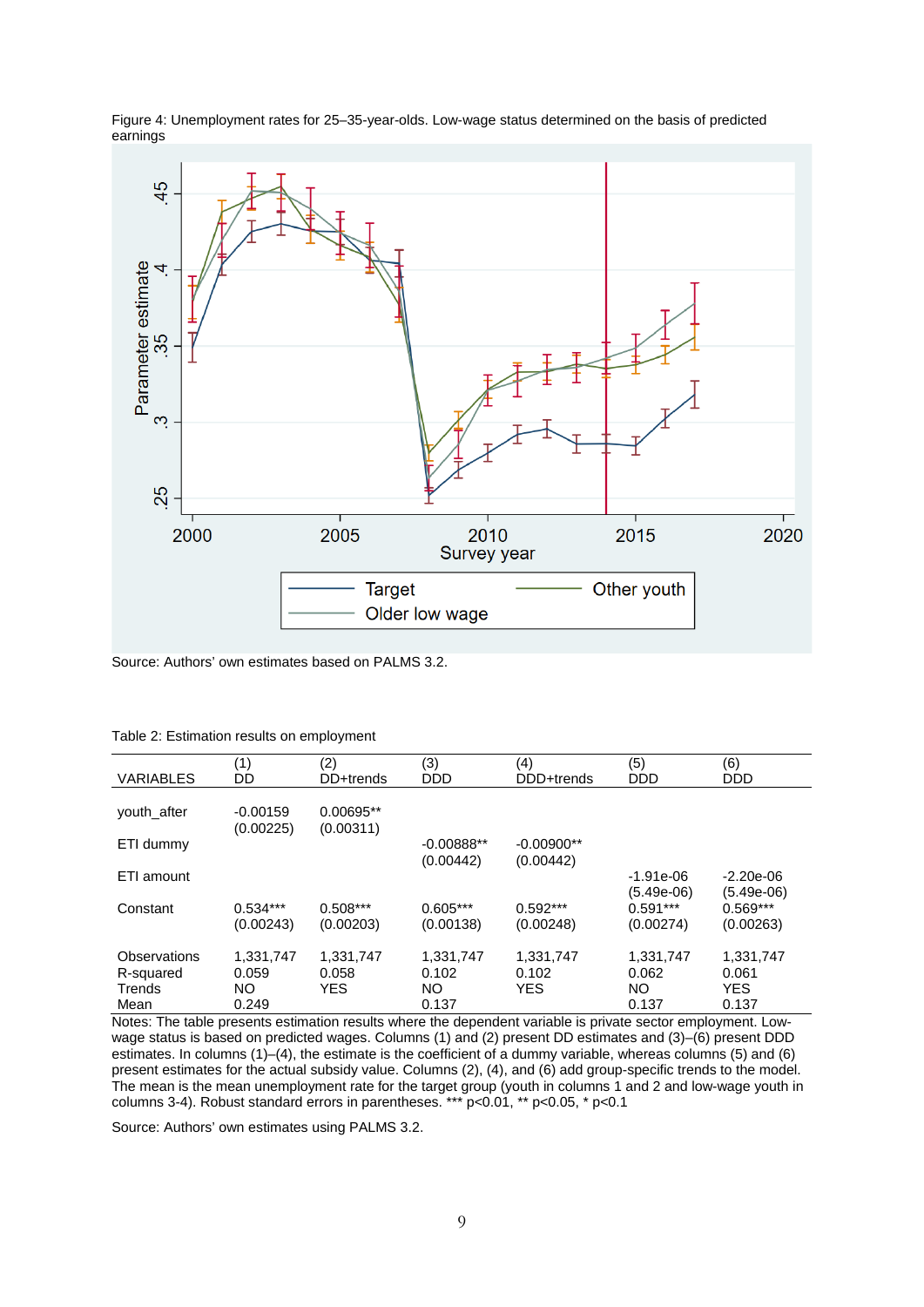| <b>VARIABLES</b>                            | (1)<br>DD                         | (2)<br>DD+trends                 | (3)<br><b>DDD</b>                 | (4)<br>DDD+trends                | (5)<br><b>DDD</b>                 | (6)<br><b>DDD</b>                         |
|---------------------------------------------|-----------------------------------|----------------------------------|-----------------------------------|----------------------------------|-----------------------------------|-------------------------------------------|
| youth after                                 | $-0.0236***$<br>(0.00218)         | $-0.00549*$<br>(0.00298)         |                                   |                                  |                                   |                                           |
| ETI dummy                                   |                                   |                                  | $-0.000725$                       | 4.95e-05                         |                                   |                                           |
| ETI amount                                  |                                   |                                  | (0.00433)                         | (0.00434)                        | $-6.78e-06$<br>$(5.07e-06)$       | $-6.92e-06$<br>$(5.08e-06)$               |
| Constant                                    | $0.329***$<br>(0.00248)           | $0.384***$<br>(0.00195)          | $0.276***$<br>(0.00264)           | $0.313***$<br>(0.00237)          | $0.250***$<br>(0.00267)           | $0.280***$<br>(0.00245)                   |
| Observations<br>R-squared<br>Trends<br>Mean | 1.331.747<br>0.012<br>ΝO<br>0.321 | 1.331.747<br>0.007<br><b>YES</b> | 1,331,747<br>0.018<br>NΟ<br>0.283 | 1,331,747<br>0.012<br><b>YES</b> | 1,331,747<br>0.037<br>NΟ<br>0.283 | 1,331,747<br>0.032<br><b>YES</b><br>0.283 |

Notes: The table presents estimation results where the dependent variable is the unemployment rate. Low-wage status is based on predicted wages. Columns (1) and (2) present DD estimates and (3)–(6) DDD estimates. In columns (1)–(4), the estimate is the coefficient of a dummy variable, whereas columns (5) and (6) present estimates for the actual subsidy value. Columns (2), (4), and (6) add group-specific trends to the model. The mean is the mean unemployment rate for the target group (youth in columns 1 and 2 and low-wage youth in columns 3–4). Robust standard errors in parentheses. \*\*\* p<0.01, \*\* p<0.05, \* p<0.1.

Source: Authors' own estimates using PALMS 3.2.

## **7 Incidence and labour market transitions**

As above, we first examine the development of key variables using graphical evidence. As we cannot observe employment and unemployment rates in the administrative data, we approach the employment outcome by dividing the data into cells based on gender, age, and R500 wage intervals. We then examine the number of jobs in each cell before and after the reform. We also investigate the response in earnings level to detect the incidence of the subsidy and what happens to new hires; an outcome on which the ETI (since it is very similar to a hiring subsidy) could have the greatest impact.

Figures 5, 6, and 7 present developments for these outcome variables over time. It appears that there are no great changes for the treated groups that would be visible in the graphs.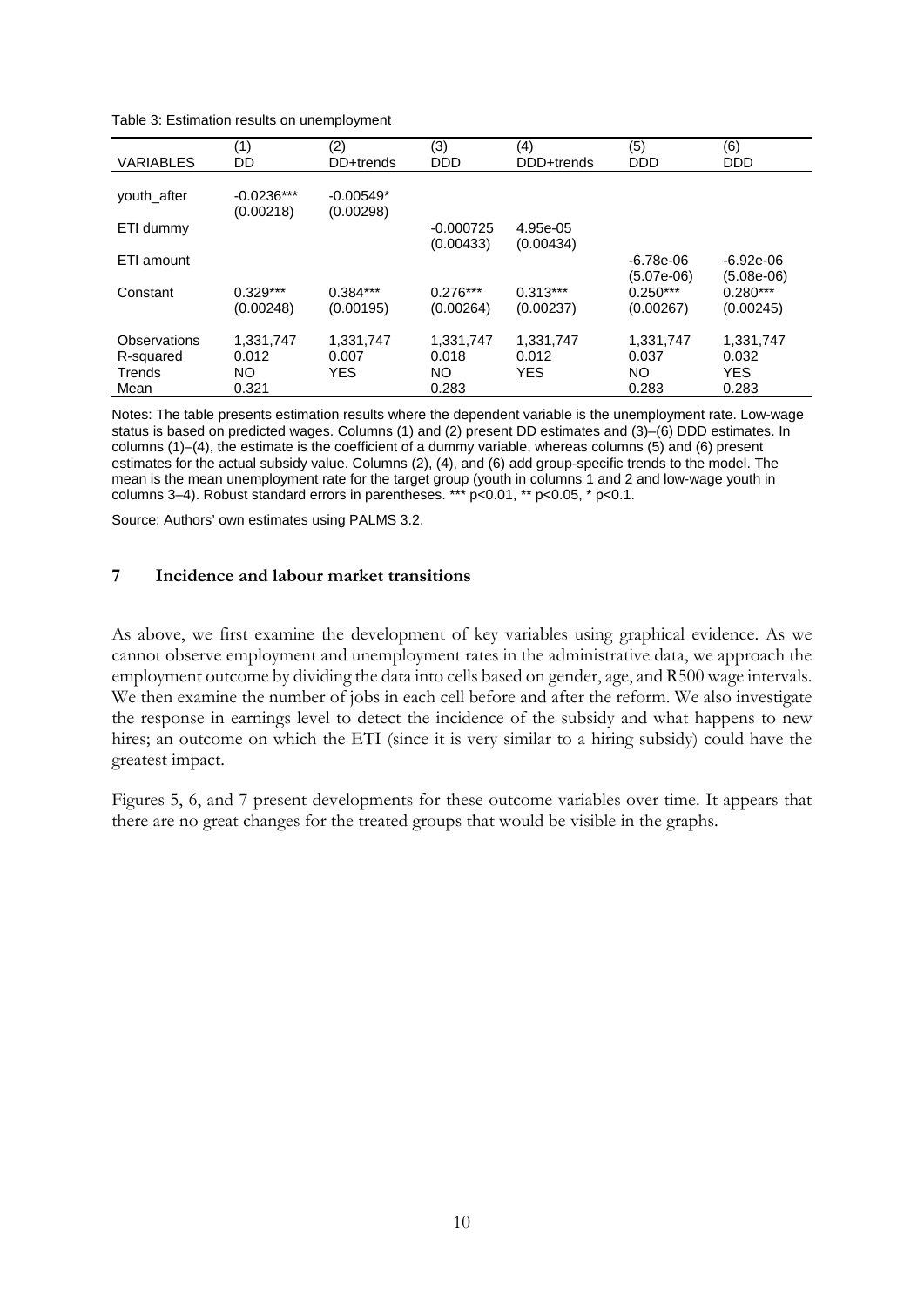Figure 5: Log earnings in groups



Source: Authors' own estimates using IRP5 data.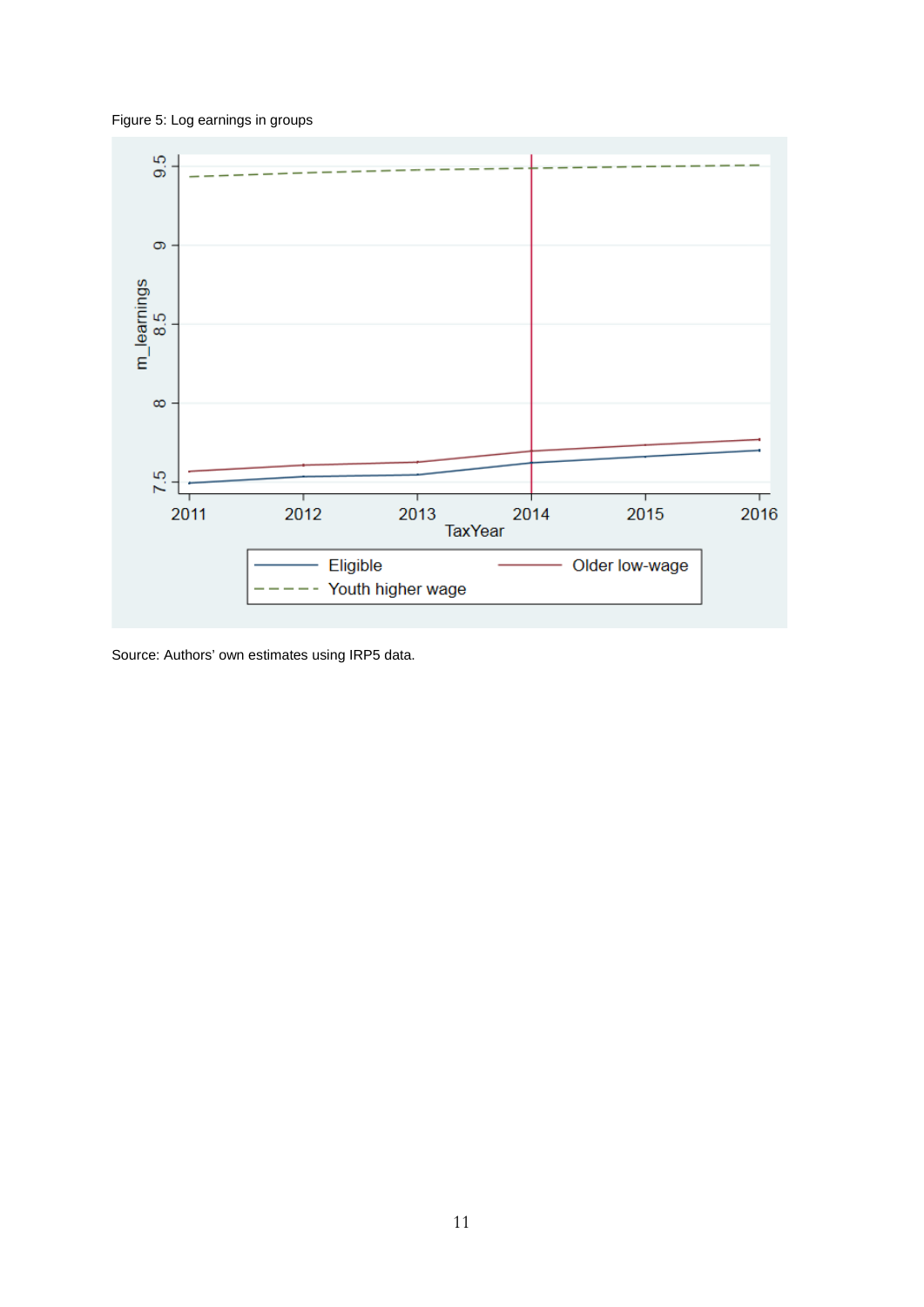Figure 6: Log number of jobs in cells



Source: Authors' own estimates using IRP5 data.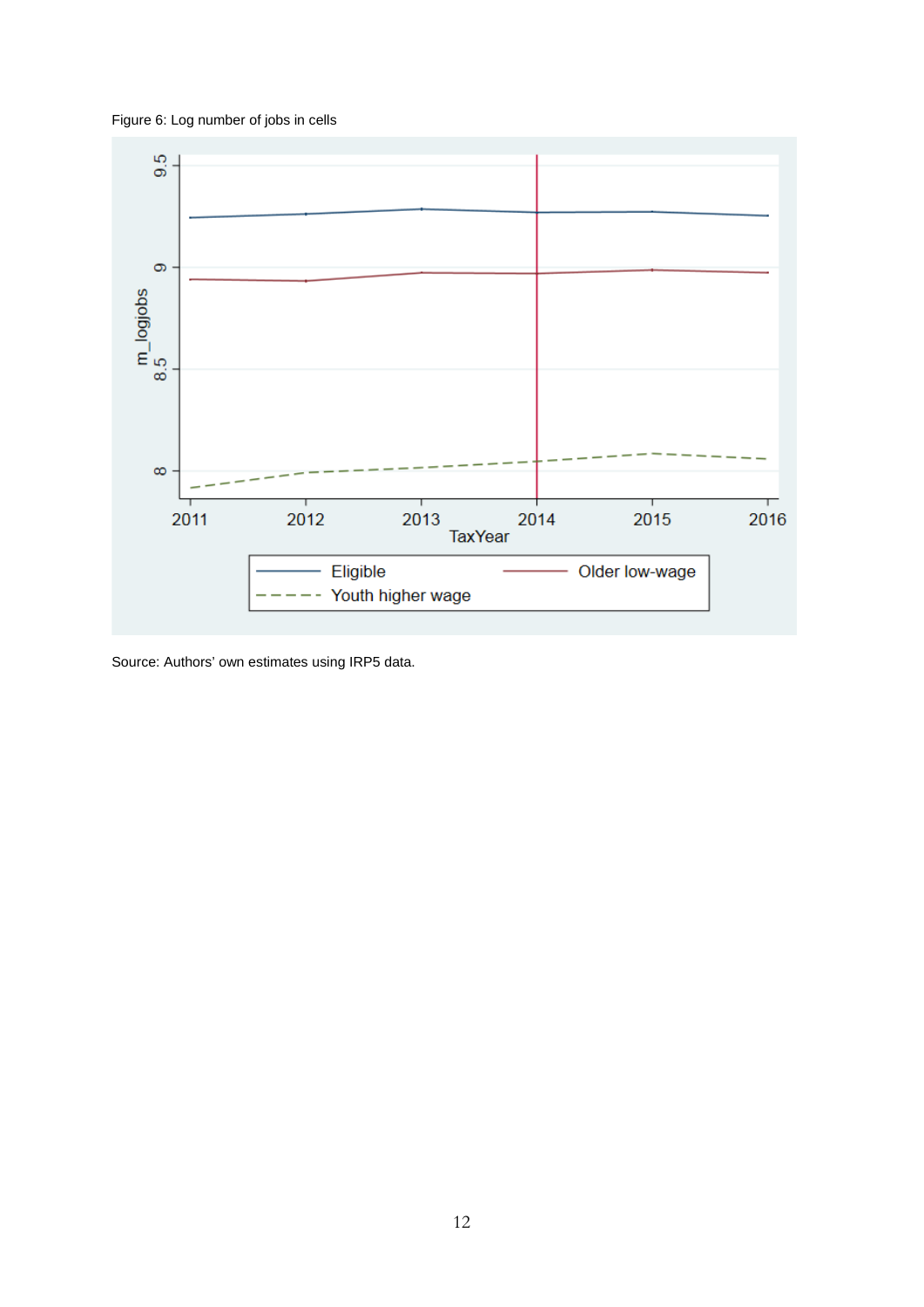Figure 7: New hires



Source: Authors' own estimates using IRP5 data.

We then turn to examine the wage responses more closely. Figure 8 depicts the distribution of wages and changes over time for young and older workers, respectively. It also compares the changes in the wage distribution in a DD manner. While there is wage growth in both groups, the increase in the R2,000–R4,000 range, where the ETI gets its maximum value, is greater for the youth, suggesting that either more jobs have been generated in this area or that wages have increased. Since we can establish whose employers have actually used the ETI, we examine the age distribution by ETI-claiming status. This is investigated in Figure 9, which also depicts the counterfactual wages for young workers based on uprated pre-reform earnings, where the uprating factor is equal to mean wage growth during the period. The results confirm that there is now more mass in the wage distribution for ETI-supported jobs, whereas the distribution of workers has not changed for ETI non-claimers. The increase in the number of jobs for the ETI youth is concentrated at the wage levels close to and above R2,000.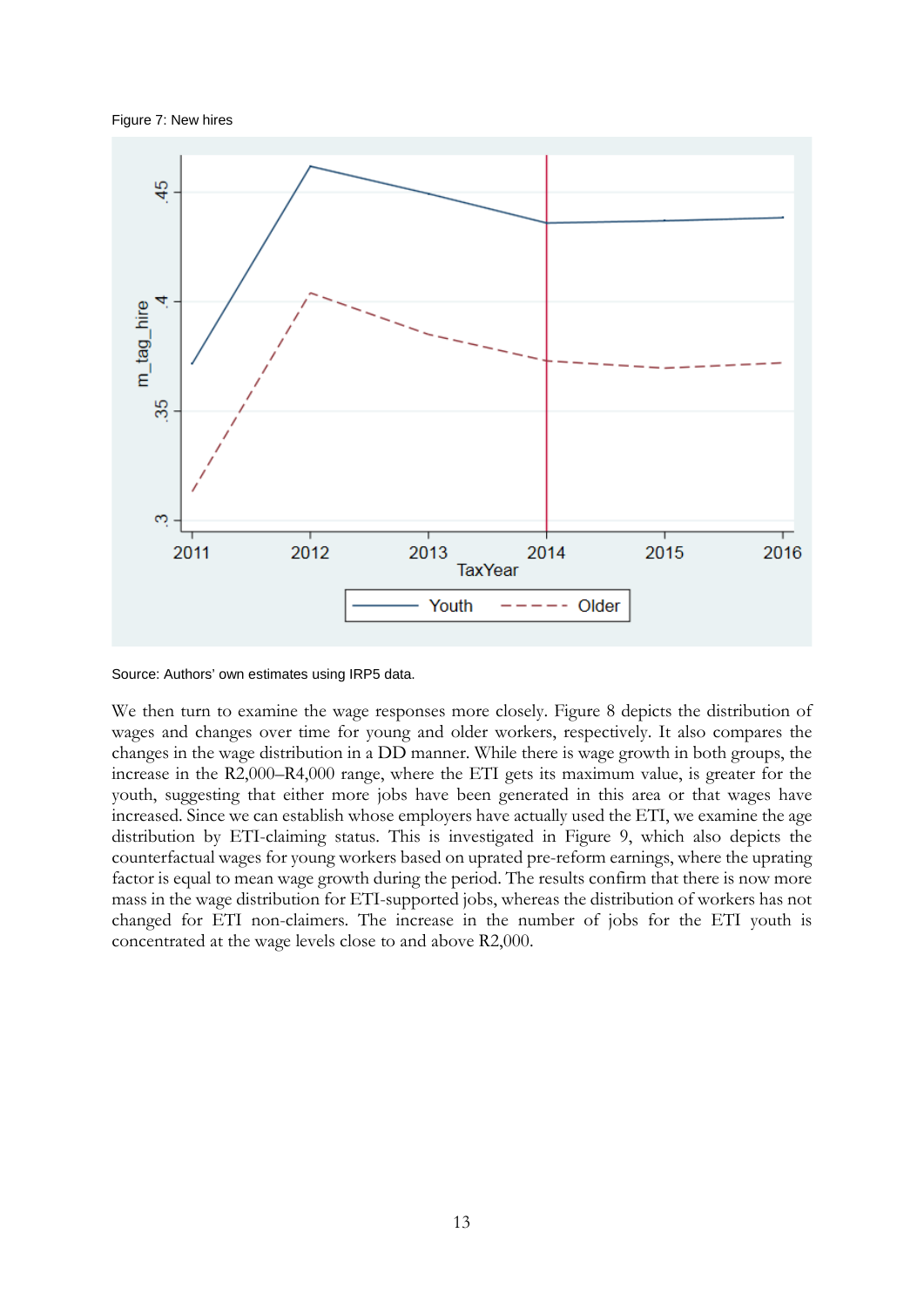### Table 8: Wage distribution for 25–35-year-olds, 2013 and 2016



Source: Authors' own estimates using IRP5 data.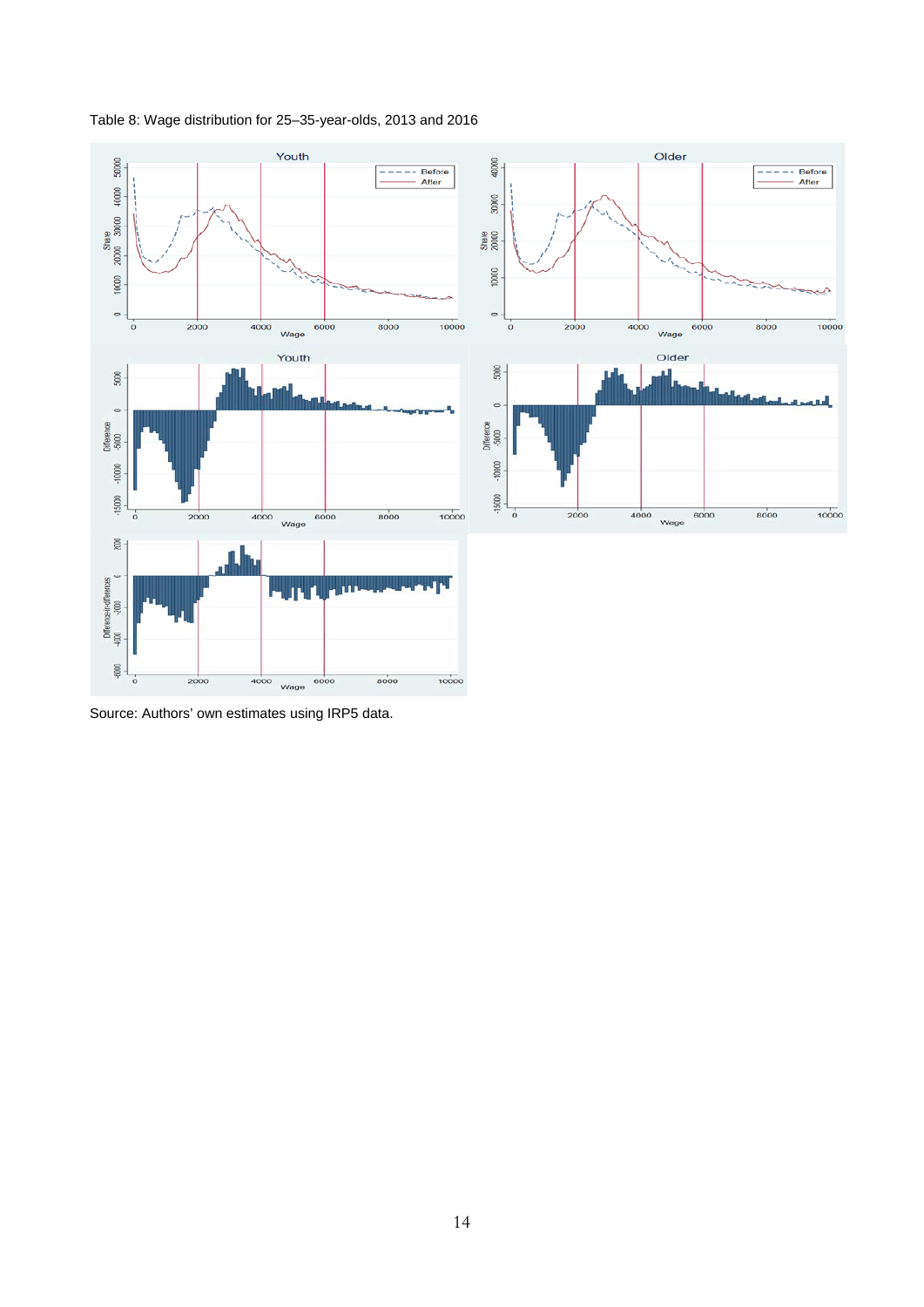### Figure 9: Earnings eligible vs ETI-claimers



Source: Authors' own estimates using IRP5 data.

We now turn to examine the regression results that stem from the administrative data. There are no increases in the number of jobs or new hires for the target groups (Tables 4 and 5). However, the regression results on earnings (Table 6) indicate that earnings seem to have increased for the treatment group. Thus, somewhat surprisingly, and in contrast to the latest international literature, the incidence on the subsidy is (partly) on workers.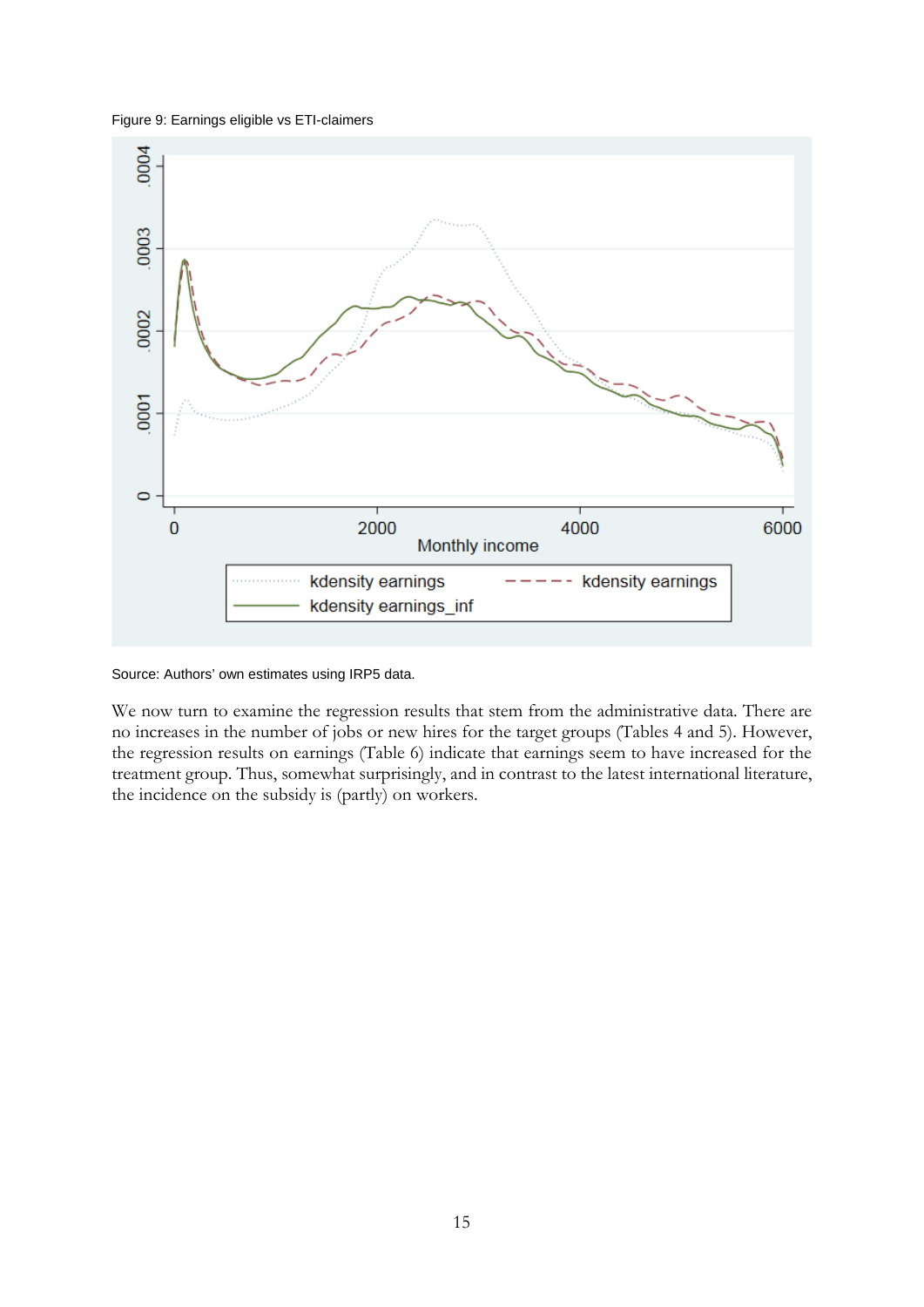| <b>VARIABLES</b>                            | (1)<br>DD                      | (2)<br>DD+trends             | (3)<br><b>DDD</b>              | (4)<br><b>DDD</b>      | (5)<br><b>DDD</b>           | (6)<br><b>DDD</b>            |
|---------------------------------------------|--------------------------------|------------------------------|--------------------------------|------------------------|-----------------------------|------------------------------|
| youth after                                 | $-0.0751$<br>(0.0572)          | $-0.00632$<br>(0.119)        |                                |                        |                             |                              |
| ddd                                         |                                |                              | 0.0845<br>(0.0567)             | 0.0845<br>(0.0566)     |                             |                              |
| ddd <sub>2</sub>                            |                                |                              |                                |                        | $0.000117*$<br>$(6.21e-05)$ | $0.000117*$<br>$(6.22e-05)$  |
| Constant                                    | $7.309***$<br>(0.0417)         | 7.265***<br>(0.0554)         | $6.594***$<br>(0.0198)         | $6.505***$<br>(0.0281) | $6.744***$<br>(0.0267)      | $6.671***$<br>(0.0379)       |
| Observations<br>R-squared<br>Trends<br>Mean | 3,168<br>0.030<br>NO.<br>7.698 | 3,168<br>0.030<br><b>YES</b> | 3,168<br>0.761<br>NO.<br>8.412 | 3,168<br>0.762<br>YES. | 3,168<br>0.713<br>NO.       | 3,168<br>0.714<br><b>YES</b> |

Notes: The table presents estimation results where the dependent variable is the log of the number of private sector jobs in cells determined by age, gender, and R500 wage interval. Columns (1) and (2) present DD estimates, and (3)–(6) DDD estimates. In columns (1)–(4), the estimate is the coefficient of a dummy variable, whereas columns (5) and (6) present estimates for the actual subsidy value. Columns (2), (4), and (6) add groupspecific trends to the model. The mean is the mean log number of jobs for the target group (youth in columns 1 and 2 and low-wage youth in columns 3-4). Robust standard errors in parentheses. \*\*\* p<0.01, \*\* p<0.05,  $*$  p<0.1.

Source: Authors' own estimates using IRP5 data.

| <b>VARIABLES</b>                            | (1)<br>DD                           | (2)<br>DD+trends                  | (3)<br><b>DDD</b>                  | (4)<br><b>DDD</b>                 | (5)<br><b>DDD</b>                        |
|---------------------------------------------|-------------------------------------|-----------------------------------|------------------------------------|-----------------------------------|------------------------------------------|
| youth after                                 | 0.00893***<br>(0.000370)            | $-0.00730***$<br>(0.000775)       |                                    |                                   |                                          |
| ddd                                         |                                     |                                   | $-0.00201***$<br>(0.000733)        | $-0.00249***$<br>(0.000733)       |                                          |
| ddd <sub>2</sub>                            |                                     |                                   |                                    |                                   | $-2.31e-06***$                           |
| Constant                                    | $0.263***$<br>(0.000261)            | $-16.97***$<br>(0.310)            | $0.168***$<br>(0.000320)           | $-8.355***$<br>(0.371)            | $(8.31e-07)$<br>$0.219***$<br>(0.000310) |
| Observations<br>R-squared<br>Trends<br>Mean | 25,954,489<br>0.008<br>NO.<br>0.374 | 25,954,489<br>0.007<br><b>YES</b> | 25,954,489<br>0.035<br>NO<br>0.436 | 25,954,489<br>0.034<br><b>YES</b> | 25,954,489<br>0.018<br>NO.               |

Table 5: Estimation results on entry based on SARS data

Notes: The table presents estimation results where the dependent variable is an indicator variable of whether the job is a new hire. Columns (1) and (2) present DD estimates, and (3)–(6) DDD estimates. In columns (1)–(4), the estimate is the coefficient of a dummy variable, whereas columns (5) and (6) present estimates for the actual subsidy value. Columns (2), (4), and (6) add group-specific trends to the model. The mean is the mean share of new of jobs for the target group (youth in columns 1 and 2 and low-wage youth in columns 3–4). Robust standard errors in parentheses. \*\*\* p<0.01, \*\* p<0.05, \* p<0.1.

Source: Authors' own estimates using IRP5 data.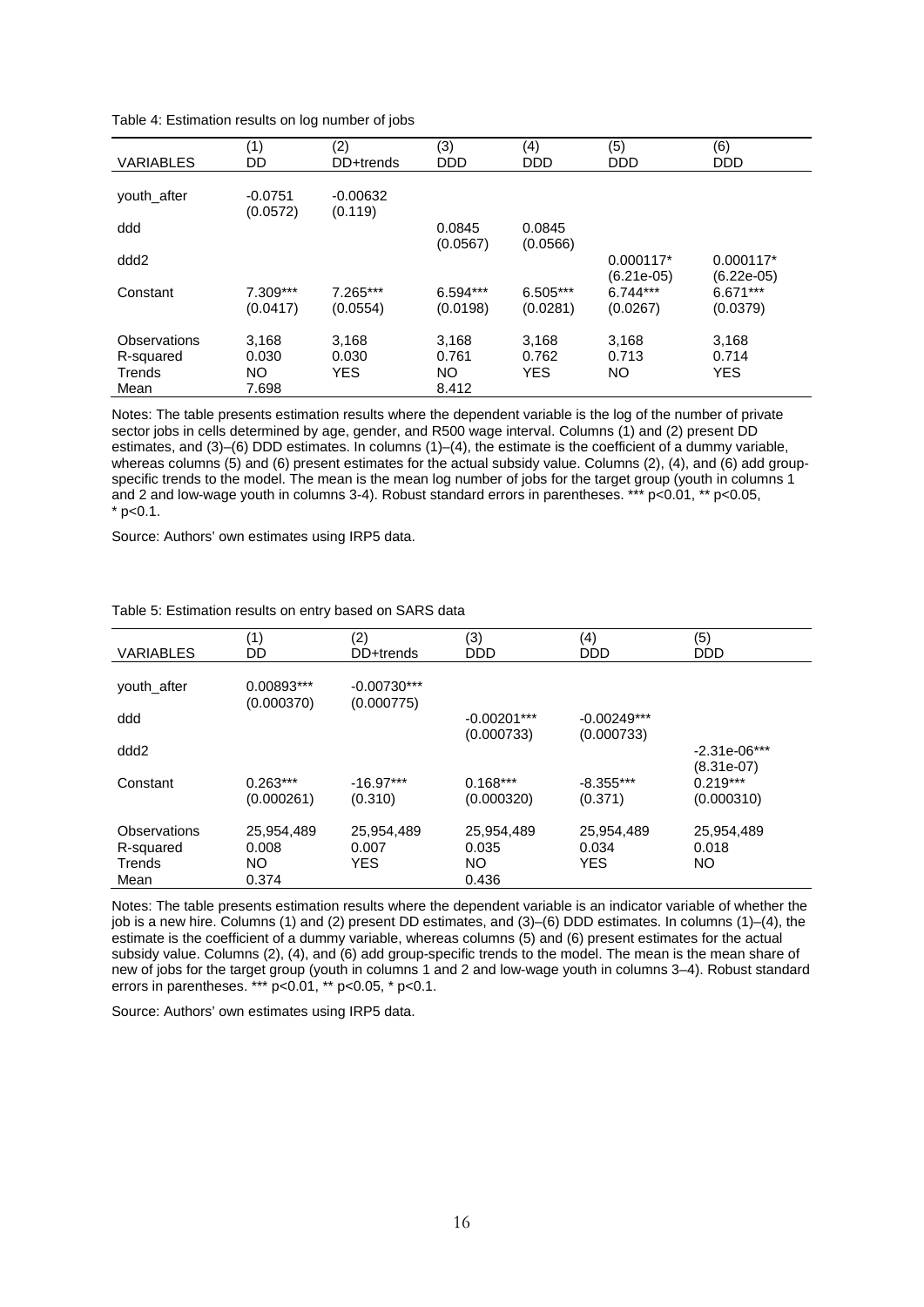| Table 6: Estimation results on earnings based on SARS data |  |
|------------------------------------------------------------|--|
|------------------------------------------------------------|--|

| <b>VARIABLES</b>                            | (1)<br>DD                           | (2)<br>DD+trends            | (3)<br><b>DDD</b>                         | (4)<br><b>DDD</b>                 | (5)<br><b>DDD</b>                |
|---------------------------------------------|-------------------------------------|-----------------------------|-------------------------------------------|-----------------------------------|----------------------------------|
| youth after                                 | $-791.4***$<br>(23.59)              | 138.5***<br>(50.87)         |                                           |                                   |                                  |
| ddd                                         |                                     |                             | 452.1***                                  | 450.8***                          |                                  |
| ddd <sub>2</sub>                            |                                     |                             | (55.50)                                   | (55.52)                           | $0.614***$<br>(0.0512)           |
| Constant                                    | 9,373***<br>(13.41)                 | 8,655***<br>(24.80)         | 20,070***<br>(26.06)                      | 19,287***<br>(47.54)              | 16,529***<br>(21.81)             |
| Observations<br>R-squared<br>Trends<br>Mean | 25,952,068<br>0.004<br>NO.<br>7,638 | 25,952,068<br>0.004<br>YES. | 25,952,068<br>0.068<br><b>NO</b><br>2,776 | 25,952,068<br>0.068<br><b>YES</b> | 25,952,068<br>0.047<br><b>NO</b> |

Notes: The table presents estimation results where the dependent variable is earnings. Columns (1) and (2) present DD estimates, and (3)–(5) DDD estimates. In columns (1)–(4), the estimate is the coefficient of a dummy variable, whereas column (5) presents estimates for the actual subsidy value. Columns (2) and (4) add groupspecific trends to the model. The mean is the earnings for the target group (youth in columns 1 and 2 and lowwage youth in columns 3-4). Robust standard errors in parentheses. \*\*\* p<0.01, \*\* p<0.05, \* p<0.1.

Source: Authors' own estimates using IRP5 data.

### **8 Conclusion**

The analysis so far suggests that the subsidy may have increased the earnings of those in the target group, implying that the incidence of the subsidy was partly on the employees. However, the policy has not led to a systematic improvement in employment for the target population, which has been the main goal of the programme. We have just obtained two more years of data, up to 2018, for the payroll records and expect the PALMS 3.3 to be released very soon. With this greater number of observations, we are currently investigating whether the system led to better employment during the period when it became better known. In addition, we will be concentrating on the employment impacts on the youngest workers (18–24-year-olds), among whom the take-up is the greatest. We will also carry out heterogeneity analyses by gender and by industry, where the main interest is in the sectors where the policy has been used the most.